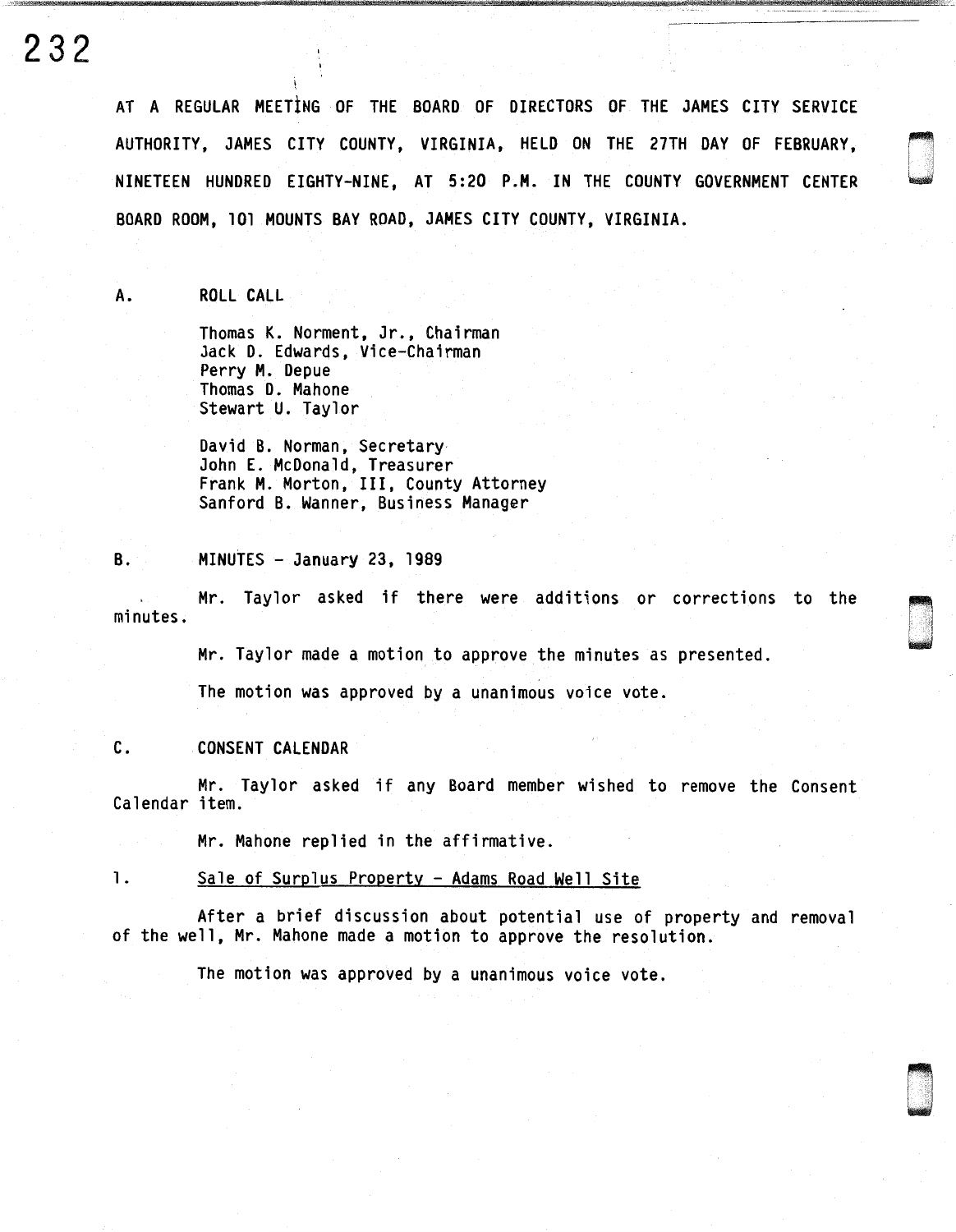## R E S 0 L U T I 0 N

 $-2-$ 

**233** 

### SALE OF THE ADAMS ROAD WELL SITE

- WHEREAS, the Adams Road well site is no longer usable as a public water supply; and
- WHEREAS, the Board of Directors of the James City Service Authority desires to sell the Adams Road well site including well lot, well and piping; and
- WHEREAS, the property was publicly advertised for sale with New Colony Investors submitting the only response in the amount of FOUR THOUSAND FIVE HUNDRED DOLLARS (\$4,500.00).
- NOW, THEREFORE, BE IT RESOLVED:
	- 1. That the Board of Directors of the James City Service Authority, James City County, Virginia, hereby authorizes and directs the Chairman and the Secretary of the Board to execute the attached deed conveying the Adams Road well site to New Colony Investors.
	- 2. That conveyance of the Adams Road well lot shall be for the offered price of \$4,500.00.
	- 3. That the Chairman and Secretary be further authorized to execute all such documents that are necessary to finalize the conveyance of the Adams Road well site.
- D. BOARD CONSIDERATIONS None
- E. BOARD REQUESTS AND DIRECTIVES None

Mr. Edwards made a motion to adjourn.

The motion was approved by a unanimous voice vote.

The Board adjourned at 5:24 p.m.

David B. Norman **Secretary** 

0922w